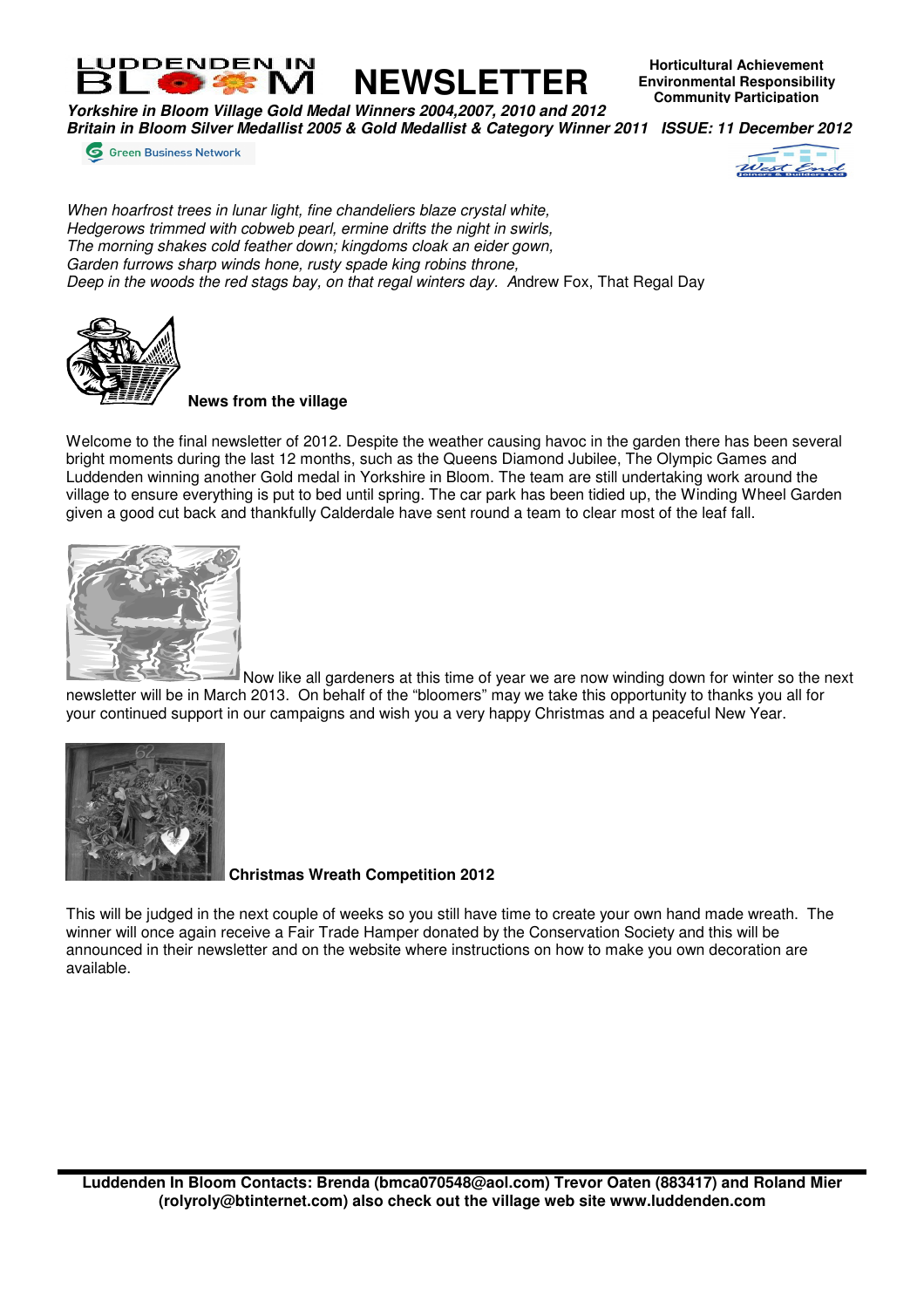

**Horticultural Achievement Environmental Responsibility Community Participation**

**Yorkshire in Bloom Village Gold Medal Winners 2004,2007, 2010 and 2012 Britain in Bloom Silver Medallist 2005 & Gold Medallist & Category Winner 2011 ISSUE: 11 December 2012** 

**6** Green Business Network





**Volunteers**

We are still looking for more bloomers to help around the village next year. If you can spare a few hours a month then contact the team. Don't forget Barry Dyson on 0777 199 7405 is also looking for more help for his cemetery group.



Prevent pots becoming water logged by raising them off the ground to aid drainage. Pot feet can be found at most garden centres or use broken bricks. Make sure water butts are not to full as the plastic will split due to expansion should they freeze up over the coming months. Don't over water plants in the greenhouse or cold frames. Harvest Brussels sprouts after a frost, as they always taste better. Re-cycle you Christmas tree.



**Dates for the diary**

Father Christmas at St Mary's Saturday 15<sup>th</sup> December 5pm St.Mary's Christmas Carols at The Lord Nelson Tuesday 18<sup>th</sup> December St.Mary's Carols by Candlelight Sunday 23<sup>rd</sup> December Christmas Treasure Hunt Walk Friday 28<sup>th</sup> December 11am<br>Christmas Wreath Competition 2012 December Christmas Wreath Competition 2012



 **Eric's View** 

**Luddenden In Bloom Contacts: Brenda (bmca070548@aol.com) Trevor Oaten (883417) and Roland Mier (rolyroly@btinternet.com) also check out the village web site www.luddenden.com**